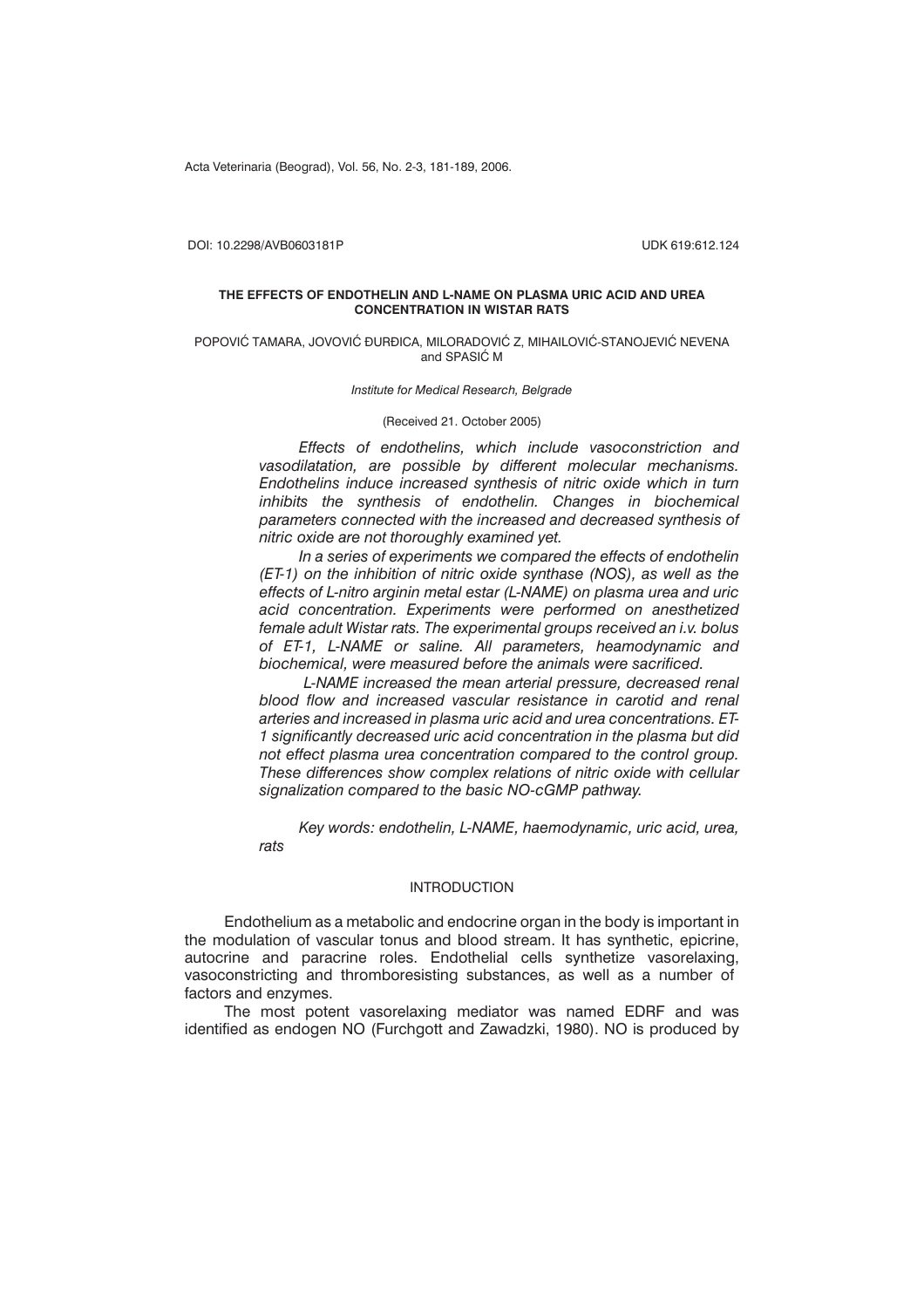calcium-calmodulin-NADPH dependant synthase which catalyzes the oxidation of N-guanidine terminal L-Arginine.

There are three types of this enzyme (brain NOS, endothelial NOS, inducible NOS) (Moncada and Higgs, 1995; Snyder, 1995). L-NAME (L-nitro-arginine methyl estar) is a blocker of NOS and induces vasoconstriction. NO induces smooth muscle cells to relax, via cGMP kinase which decreases intracellular  $Ca^{2+}$  level and relaxes smooth muscle cells by defosforilation of myozin light chains.

The endothelins (ETs) belong to a family of potent vasoconstricting peptides that were first isolated from vascular endothelial cells in 1988 (Yanagisawa *et al*. 1988). The three isoforms of ETs (ET1, ET2, ET3) are produced in the renal tissue (Kohan, 1993).

ET-1 has been described as a very powerful vasoconstricting agent isolated from vascular endothelium (Battistini *et al*., 1993). ETs exert their effects via two types of receptor, classified as ETa and ETb (Chandrashekar *et al*., 1994). It is well known that endothelins stimulate endothelial NO synthase which results in increasing NO concentration as a secondary messenger. Urea is synthesized in the urea cycle and during NO synthase blockade, urea production decreases. Uric acid is formed from degradation of purine bases by xanthine oxidase.

The aim of our study was to compare effects of ET-1 and L-NAME on heamodynamic and biochemical parameters, specially uric acid and urea concentration changes in Wistar normotensive rats.

# MATERIALS AND METHODS

Female Wistar rats, weighting about 200 g, bred at the Institute for Medical Research, Belgrade were fed on standard chow for laboratory rats (Veterinarski zavod, Subotica, Serbia and Montenegro). All animal experiments were conducted in accordance with local institutional guidelines for the care and use of laboratory animals. The investigation also conformed to the principles and guidelines of the Canadian council on Animal Care (CCAC). For the treatment of experimental animals in ous study we used the vasoconstrictor 41199-Endothelin (rat) 380804, L-NAME as well as saline.

# *Experimental procedure and groups*

All our experiments were performed in anaesthetized (35 mg/kg b.m. sodium pentobarbital, i.p.) rats. The animals were divided into three groups: control group (n=10) saline infused, L-NAME (n=10) group (i.v. bolus – 10 mg/kg) and ET-1 ( $n=10$ ) group (i.v. bolus – 0.5 mg/kg). Right femoral artery and left femoral vein were cannulated by poliethylen catheter (PE-50, Clay-Adams, Parsippany, NJ, USA). Systolic, diastolic blood pressure and heart rate (direct registrator - Physiograph four, Narco Bio System, Inc) were measured, while mean blood pressure was calculated by electronic integration. All parameters were measured before the rats were sacrificed.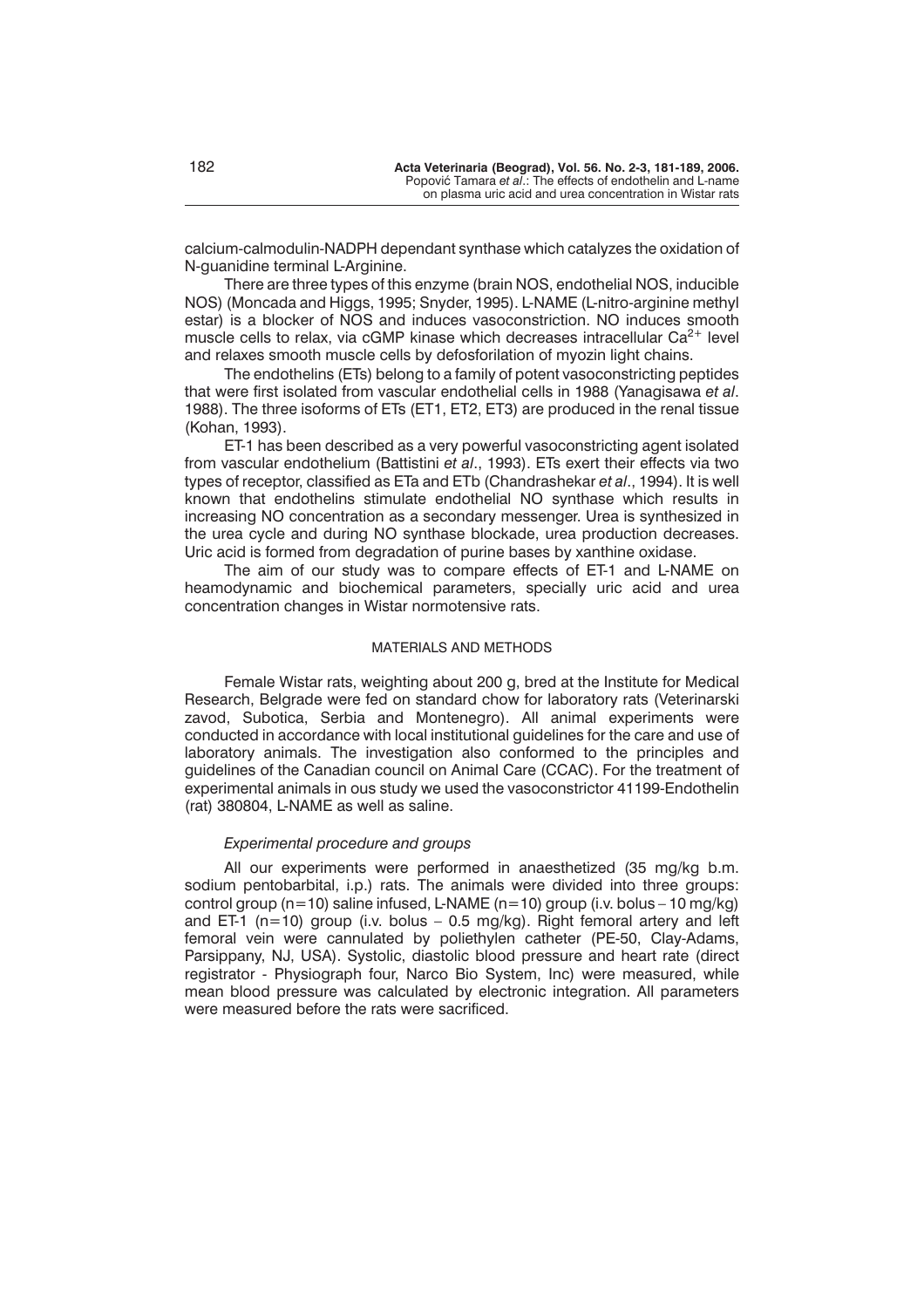**Acta Veterinaria (Beograd), Vol. 56. No. 2-3, 181-189, 2006.** 183 Popović Tamara *et al.*: The effects of endothelin and L-name on plasma uric acid and urea concentration in Wistar rats

#### *Heamodynamic measurements*

The dissolved substances were applied intravenously in a bolus by a catheter implanted in the left femoral vein. Then mean arterial blood pressure (MAP) and heart rate were measured. Blood pressure values were measured after giving anesthesia (MAP1, 2) as well as after the application of tested substances (MAP 3,4).

For blood flow measurements the carotid and renal arteries were gently separated. An ultrasonic flow probe (1RB, internal diameter=1 mm) was placed around the arteries for the measurement of renal blood flow (RBF) and carotid blood flow (CBF), using a Transonic T106 Small Animal Flowmeter (Transonic System Inc., Ithaca, NY, USA). Renal vascular resistance (RVR) and carotid vascular resistance (CVR) were calculated by dividing MAP by renal blood flow and carotid blood flow  $(Hq/kq/\mu L. b.m.).$ 

### *Biochemical measurements*

Before sacrificing the animals we took blood from the abdominal aorta. Plasma concentration of urea and uric acid were determined by commercial kits using a spectrophotometer Cobas Mira, Rosh (Elitech Diagnostic).

#### *Statistical analyses*

The results are expressed as mean  $\pm$ SEM. One-way analysis of variance (ANOVA) was applied. When the ANOVA results were significant, Bonferroni's ttest was used to determine level of significance and p value <0,05 was considered to be statistically significant (Primer of Biostatistics, by Stanton A. Glanz).

### RESULTS

## *Heamodynamic parameters*

MAP was significantly increased ( $p$ <0.05) in the group infused with L-NAME compared to the control; ET-1 markedly increased MAP but not significantly (Fig.1).

## *Carotid heamodynamic parameters*

In the carotid vascular bed MAP and CVR were significantly increased while CBF was markedly decreased in the L-NAME group compared to the control. ET-1 infused group showed an increase of MAP and CVR but no changes in CBF values compared to the control group (Fig. 2).

## *Renal heamodynamic parameters*

MAP and RVR were significantly increased and RBF was decreased in L-NAME group compared to the control. ET-1 group showed no statistical differences of the same parameters, compared to the control (Fig. 3).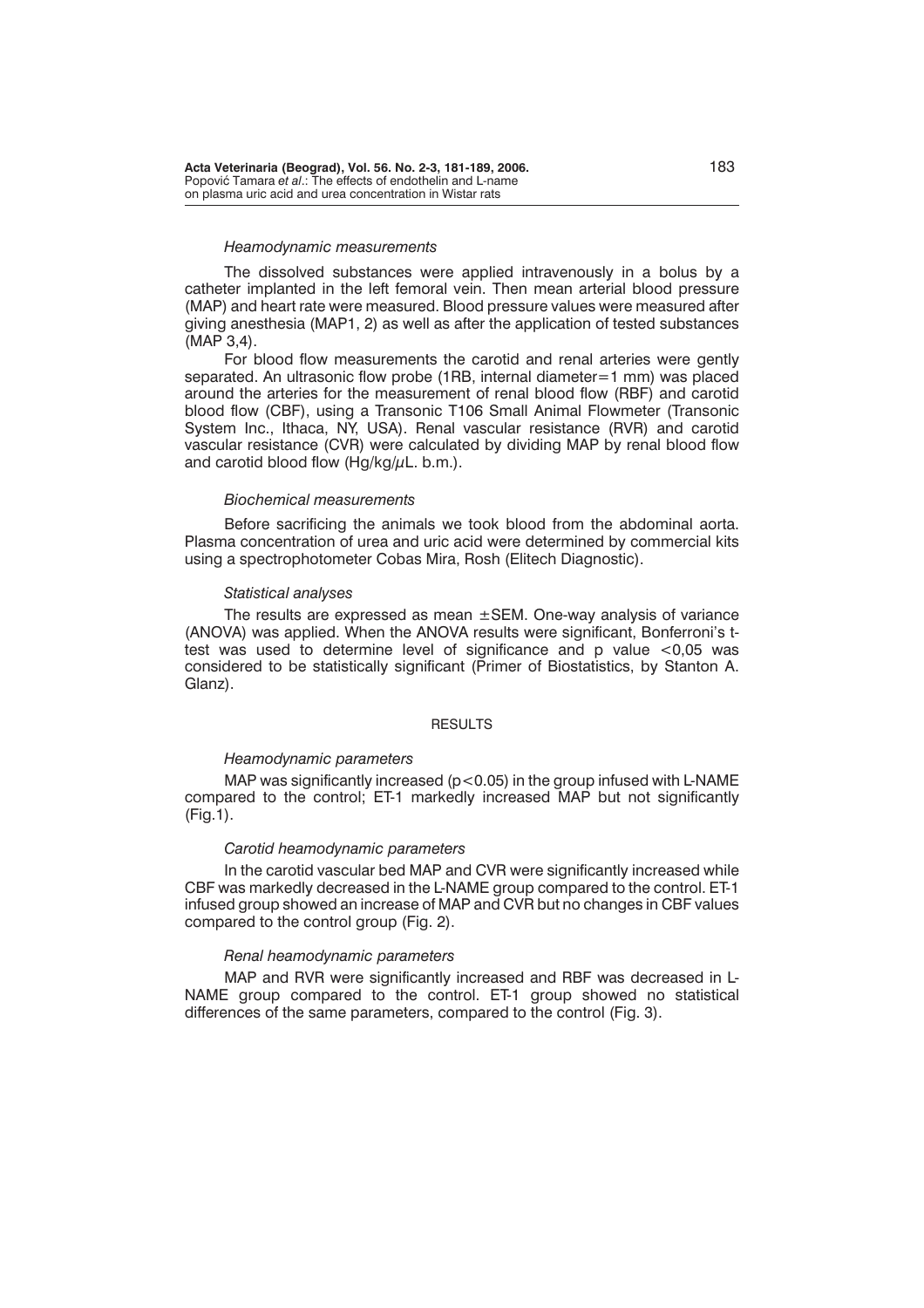

Figure 1. Mean arterial pressure after substance infusion in experimental groups. \**p <*0.05 compared to control group; *n* – number of animals





\**p<*0.05 compared to control group; *n* – number of animals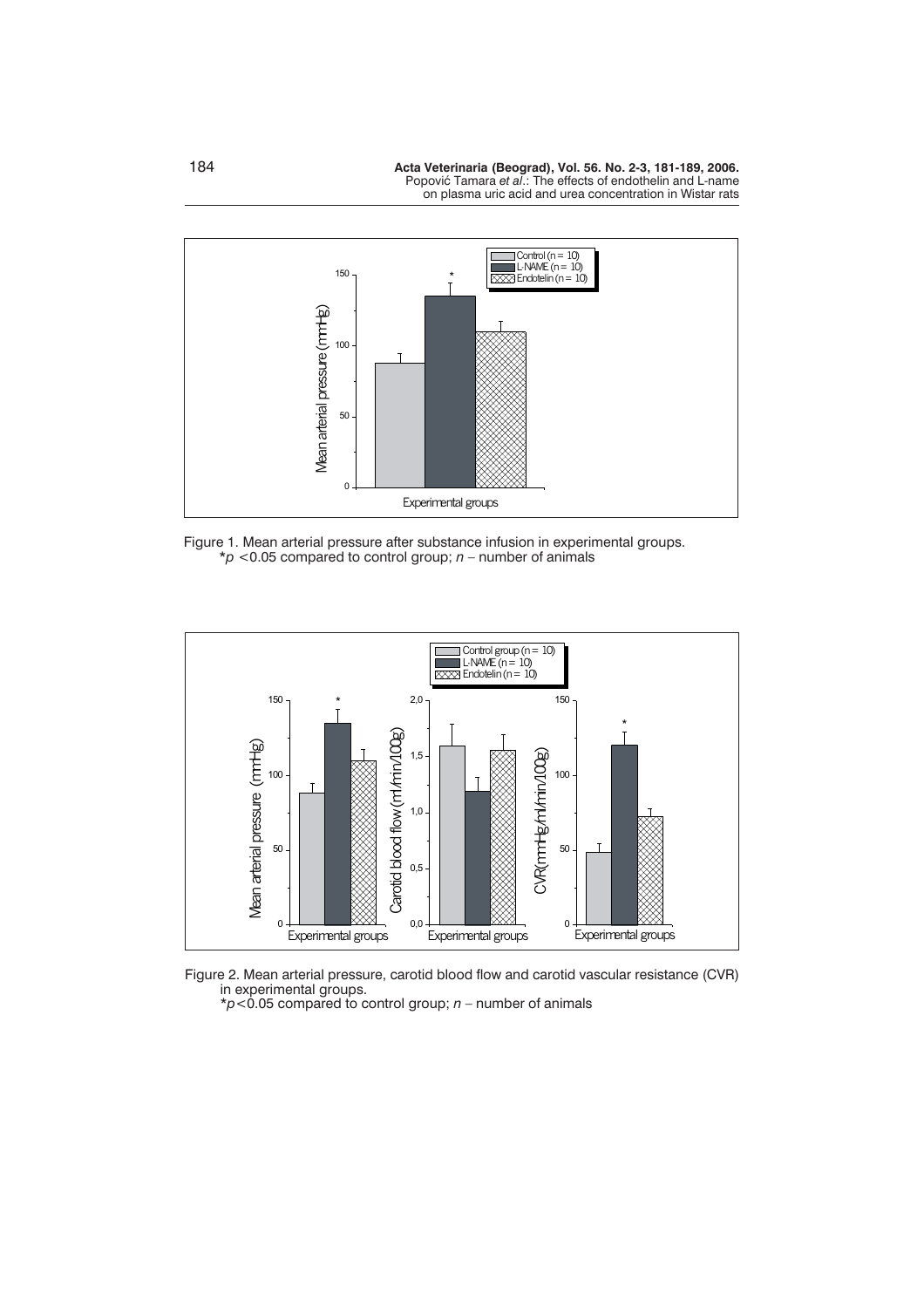**Acta Veterinaria (Beograd), Vol. 56. No. 2-3, 181-189, 2006.** 185 Popović Tamara *et al.*: The effects of endothelin and L-name on plasma uric acid and urea concentration in Wistar rats





\**p*<0.05 compared to control group; *n* – number of animals

# *Biochemical parameters*

In the L-NAME and ET-1 group plasma urea concentration was significantly increased compared to the control group (Fig. 4).



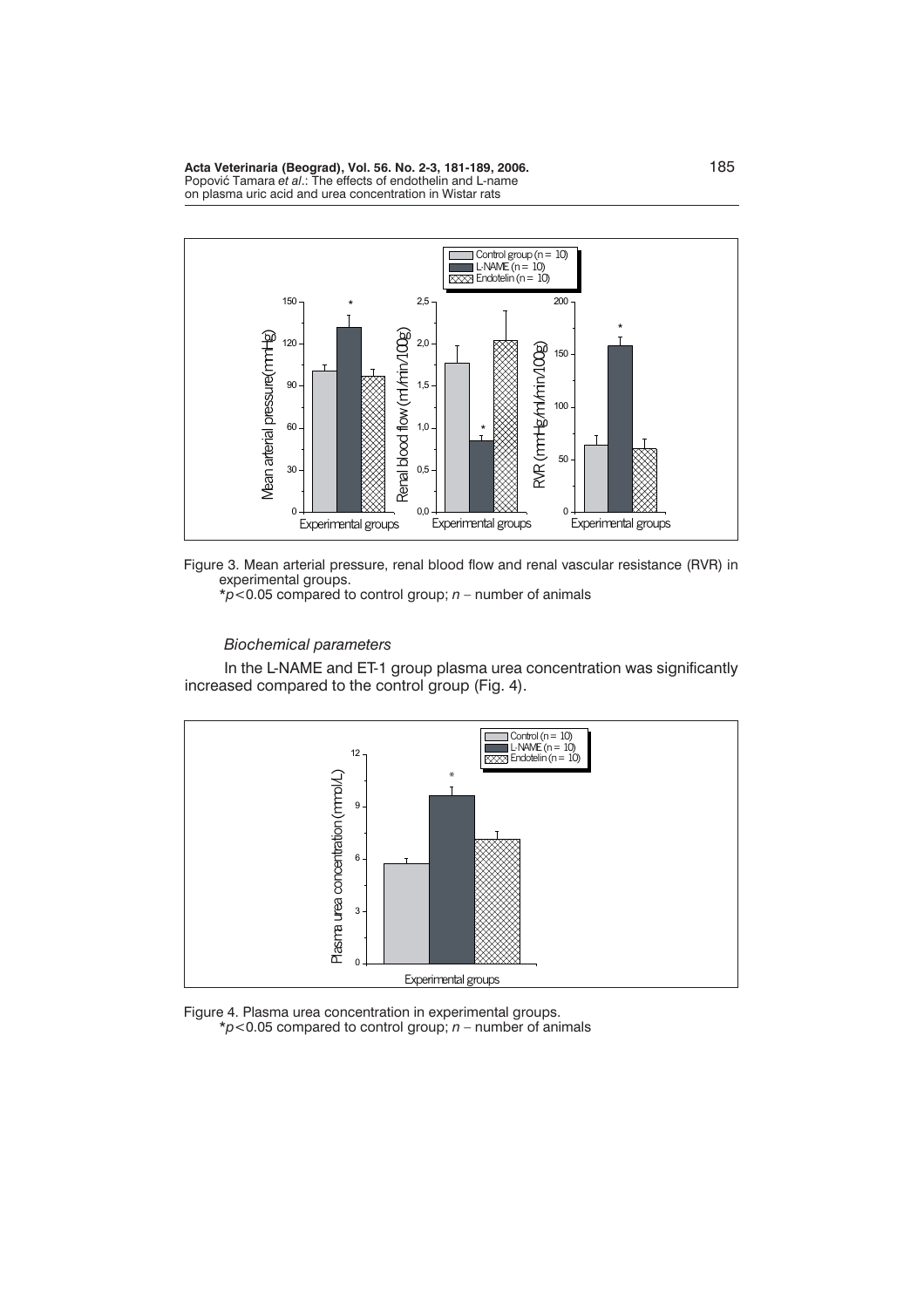Plasma uric concentration was significantly increased in L-NAME group compared to the control group. ET-1 group showed a significant decrease in the concentration of plasma uric acid when compared to the control group (Fig 5).



Figure 5. Plasma uric acid concentration in experimental groups. \**p*<0.05 compared to control group; *n* – number of animals

#### **DISCUSSION**

Our study showed that a short-time inhibition of nitric oxide biosynthesis with L-NAME, induces an increase in mean arterial pressure. Regional heamodynamic responses to inhibition of nitric oxide synthesis showed decreasing vascular blood flow and increasing vascular resistance in both examined vascular beds in treated animals.

Acute inhibition of conversion L-arginine into nitric oxide leads to increasing arterial pressure and TVR as well as decreasing cardiac output (Loeb & Longnecher, 1992; Rees *et al.*, Wang *et al*., 1992). Increasing in TVR due to increasing resistance of many vascular beds including renal (Baylis *et al*., 1990; Beierwaltes *et al*., 1992; Gardiner *et al*., 1990b; Loeb& Longnecher, 1992; Wang *et al.*, 1992), mesenteric (Gardiner *et al*., 1990b), cerebral (Loeb & Wang *et al*., 1992), gastric (Pique *et al*., 1989) and splenic ( Loeb & Longnecher, 1992; Wang *et al.*, 1992) circulation showed that the increase of resistance is not equal in all vascular beds.

All of this suggests that nitric oxide has an important role in the distribution of blood flow. That degree of its influence to a specific flow-resistant domain can be an indicator of how much the local perfusion in such domain depends on nitric oxide presence.

In spite of the classical hypothesis in which the cause of hypertension is perceived in connection to misbalance of vasoconstrictor influences, the new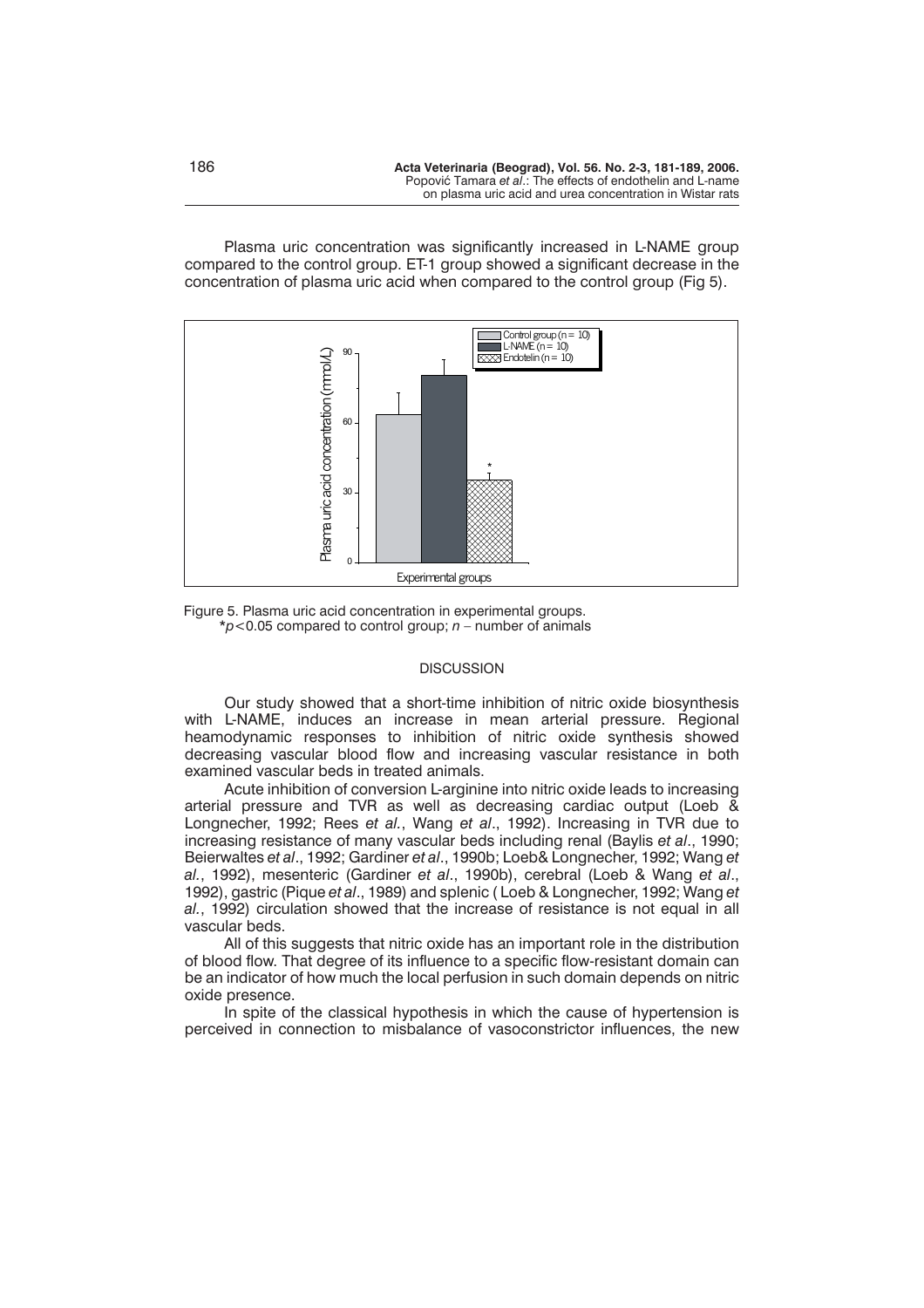concept in the regulation of arterial pressure understands the existence of balanced synthesis of vasoconstricting and vasodilatating factors (Luscher, 1990). It is well known that endothelin stimulates endothelial NOS which results in the increase of nitric oxide in the circulation which in turn starts a cascade of events (NO as a secondary messenger).

Results of our study showed that intravenous infusion of endothelin induced an initial decrease of arterial blood pressure which soon started to increase and come to its maximum values ten minutes after infusion. Randy *et al*. (1996) showed that ET-1 infusion (0,5 nmol/kg i.v.) in NW rats induced an initial decrease of arterial blood pressure.

Further examinations of endothelial receptors (ETa & ETb) showed that ETa receptor blockade induced significant vasodilatation which is reduced by about 95% with simultaneous inhibition of endogenous nitric oxide production. ETb blockade alone, or with ETa receptor antagonist, induced vasoconstriction and showed that ETb receptors dominantly interfere ET-1 induced vasodilatation (Rossi *et al*., 2001).

Experimental models also assured that ET-1 contributed to the physiological regulation of vascular tonus by stimulation of nitric oxide production via ETb receptors. The conclusion was that vasoconstricting effects can be more effective in reduced nitric oxide activation conditions, such as hypertension and arteriosclerosis (Rossi *et al*., 2001). ET-1 interacted with non endothelial pathways: simpatical system, renin-angiotensin system and CNS. Although *in vitro* studies showed interaction of ET-1 in these systems, there is no direct evidence that ET-1 is involved in hypertension pathogenesis or *in vivo* vascular tonus regulation. Several groups which examined hypertension perceived an increase in ET-1 level during moderate hypertension, while other studies did not cconfirm such findings (Sitki *et al*., 1996). There is a conclusion that degradation of endothelin is tissue specific. Although its metabolism is rapid, endothelin is either bound to ETa receptor on cells or it interacts with membrane lipids which have a protective role from protease activation. The later could explain the role of endothelin as a potent factor in muscle cell contractions (Bermek *et al*., 1996).

The obtained results clearly demonstrate the difference in plasma uric acid but not urea concentration between these experimental groups. Endothelin (ET-1) infusion probably via ETb receptors induces a short time increase in renal blood flow and consequently the decrease of uric acid concentration due to increased glomerular filtration rate. The vascular NO-dependant physiological response may be the consequence of three different molecular events:

– NO stimulation of soluble guanylate cyclase and modulation of mitochondrial respiration,

– NO induced S-nitrosylation, including inhibition of caspases and

– Intracellular formation of peroxynitrite and the activation of nitrogenactivated protein kinases (Levonen *et al*., 2001).

In our experiment we compared the effects of ET-1 induced ETb endothelial NO production with L-NAME inhibition in NO production and detected opposite effects on uric acid concentration but not on urea concentration. Although urea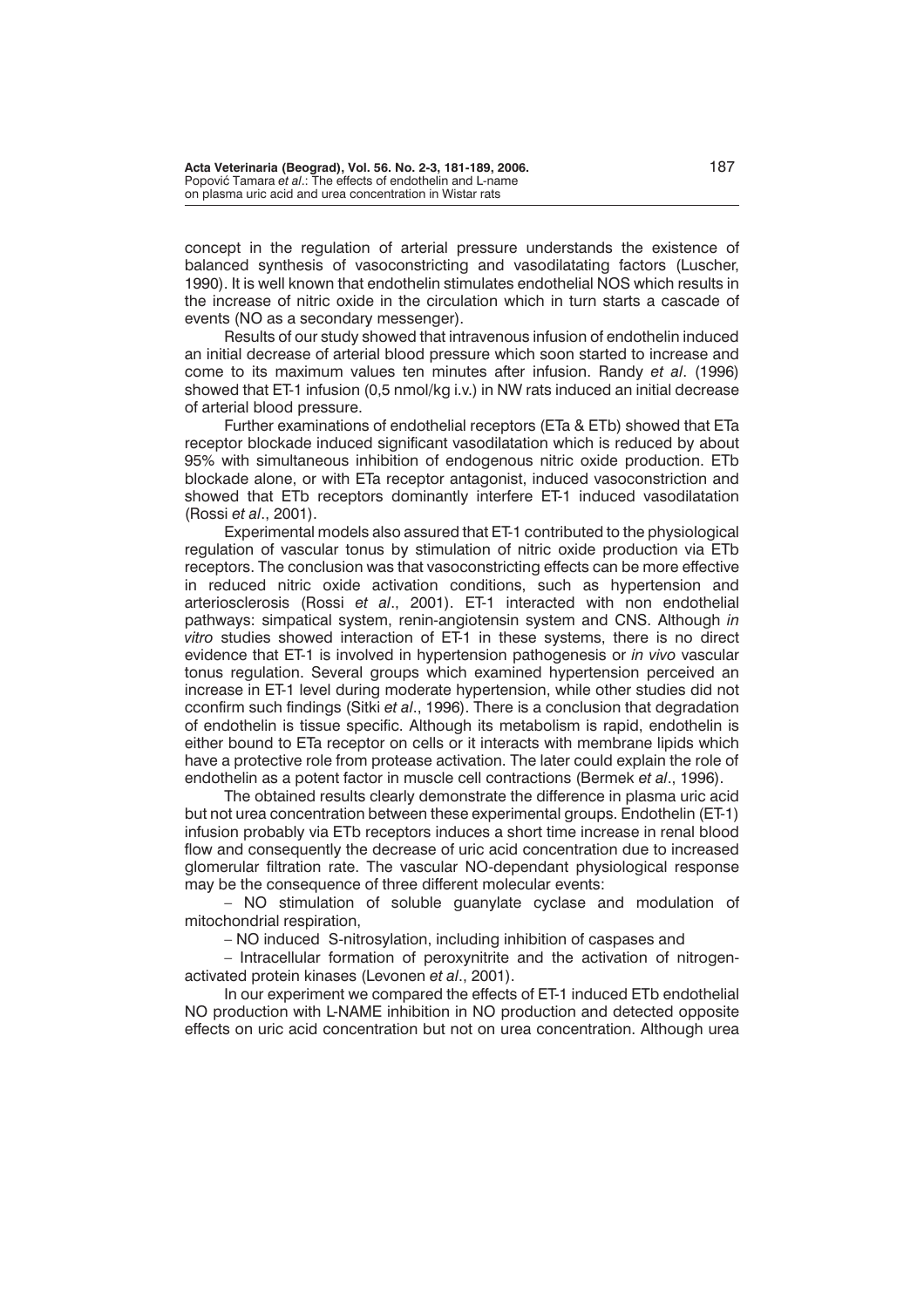production should be closely related to NOS activity these differences indicate a more complex relation of NO with cell signaling than the basic NO-cGMP relation.

Address for correspondence: M.Sc Tamara Popović Institute of medical research Dr Subotića 4, PO Box 102 11129 Belgrade, Serbia & Montenegro e-mail: poptam@imi.bg.ac.yu

#### **REFERENCES**

- 1. *Bates NJ,*1992, The Study of Biological Nitric Oxide, *Neuroprotocols*, 1, 99-107.
- 2. *Bermek H*,1996, Endothelin degradation by vascular smooth muscle cells, Regul Pept, 66, 155-62.
- 3. *Furchgott JV, Zawadzki JV,*1980,The obligatory role of endothelial cells in the relaxation of arterial smooth muscle by acetilcholin, Nature, London, 288, 273-76.
- 4. *Jovović Đ*, 1998, Uloga hematokrita u regulaciji arterijskog krvnog pritiska, Doktorska disertacija, School of Medicine University of Belgrade.
- 5. *Kanaide H,* 1996, Endothelin Regulation of vascular tonus, *Gen Pharmac*, 27, 559-63.
- 6. *Loeb AL, Longnecher DE*,1992, Inhibition of endothelium-derived relaxing factor-dependent circulatory control in intact rats, *Am J Physiol*, 262, H1494-H1500.
- 7. *Maczewsk M, Beresewicz A,* 2000,The Role of Endothelin, Protein kinase C and Free Radicals in the mechanism of the Post- ischemic endothelial dysfunction in guinea-pig hearts, *J Mol Cell Cardiol*, 32, 297-310.
- 8. *Mansuy D, Boucher JL, Clement B,* 1995, On the mechanism of nitric oxide formation upon oxidative cleavage of C=N(OH) bonds by NO-synthases and cytochromes P450, *Biochimie*, 77, 661-67.
- 9. *Mariri J, Angeles Rodriguez-Martinez M*, 1997, Role of Vascular Nitric Oxide in Physiological and Pathological Conditions, *Pharmacol Ther*, 75, 111-34.
- 10. *Moncada S, Palmer RMJ, Higgs EA,* 1991, Nitric oxide: physiology, pathophysiology, and pharmacology, *Pharmacol Rew*, 43, 109-42.
- 11. *Moncada S, Higgs A*, 1993.The L-Arginine-nitric oxide pathway, *N Engl J Med,* 329, 2002-12,
- 12. *Nava E, Luscher TF,* 1995, Endothelium-derived vasoactive factors in hypertension: nitric oxide and endothelin, *J Hypert*,13,S39-S48.
- 13. Comprenhensive Human Physiology 2, 1996, From cellular mechanisms to integration, R. Greger, U. Windhorst, Springer.
- 14. *Rossi GP, Seccia TM, Nussdorfer GG*, 2001, Reciprocal Regulation of Endotelin-1 and nitric oxide: Rewlevance in the Physiology and Pathology of the Cardiovascular System, *Int Rev Cytol*, 209, 241-72.
- 15. *Shibuki K,* 1992, Detection of Nitric Oxide by an Electrochemical Microprobe, *Neuroprotocols: A companion to methods in Neurosciences*,1,151-57.
- 16. *Sitki E, Parish DC, Puett D, Ergul A*, 1996, Racial differences in plasma ET-1 concentracions in individuals with essential hypertension, *Hypertens*, 28, 652-55.
- 17. *Sokolovski M,* 1995, Endothelin receptor subtypes and their role in transmembrane signaling mechanisms, *Pharmac Ther*, 68, 435-71,
- 18. *Stuehr JD,* 1997, Structure- function aspects in the nitric oxide synthases, *Ann Rev Pharmacol Toxicol*, 37, 339-59.
- 19. *Voet D, Voet GJ,* 1990, Biochemistry, Willey and sons, New York, USA.
- 20. *Varagi} J,* 1997, Uticaj L-NAME na regulaciju arterijskog krvnog pritiska, Doktorska disertacija, School of Medicine University of Belgrade.
- 21. *Wang Y-X, Gavras J, Wierzba T, Lammek, B, Gavras H,*1992, Inhibition of nitric oxide, bradykinin and prostaglandins in normal rats, *Hyperten,*19, 255-61.